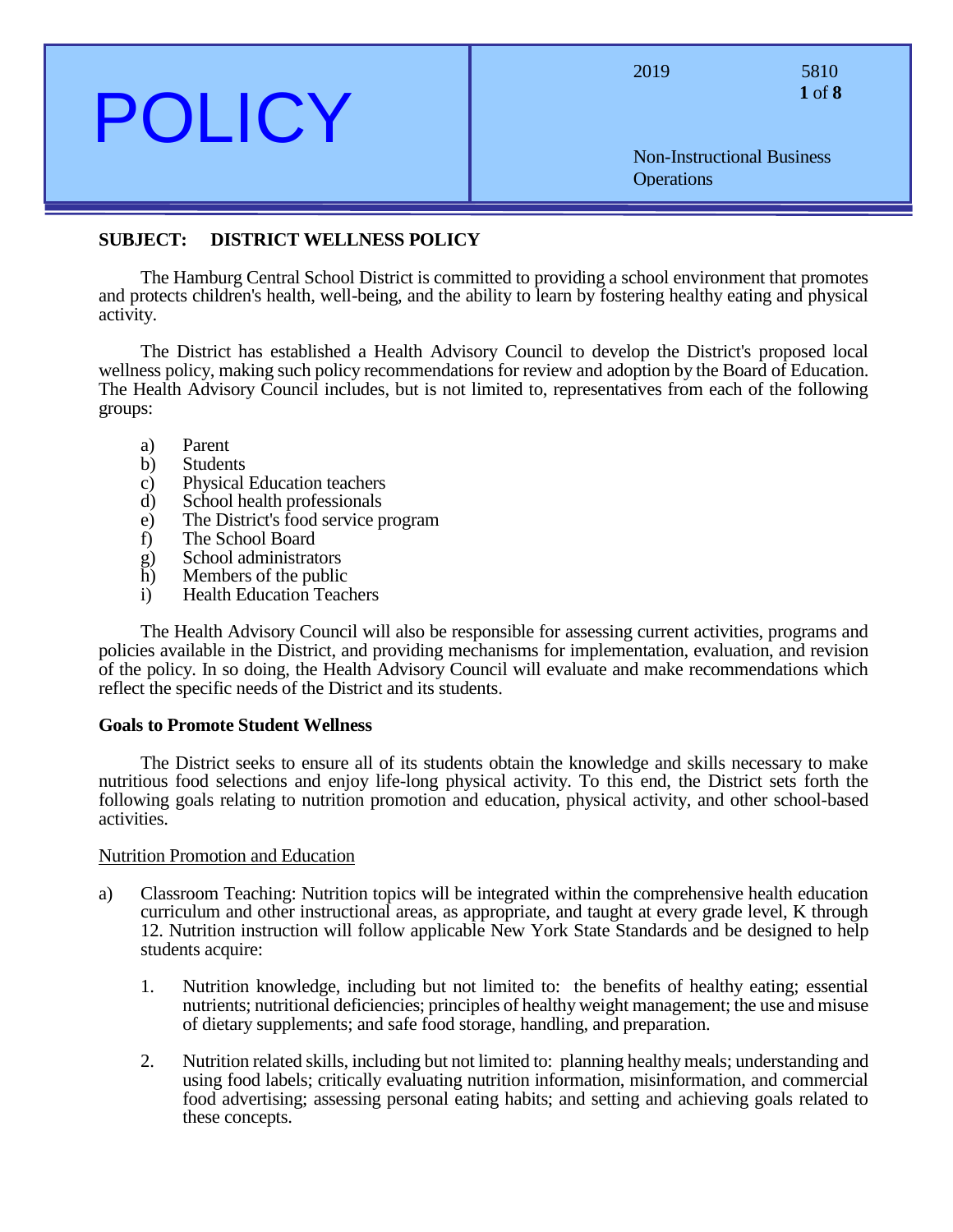**2** of **8**

Non-Instructional Business **Operations** 

## **SUBJECT: DISTRICT WELLNESS POLICY cont'd**

- b) Education, marketing, and promotion
	- 1. As appropriate, the District will promote nutrition education activities that involve parents, students, and the community.
	- 2. The District will promote school and community awareness of this policy through various means, such as a publication on the District website.
	- 3. The District will encourage and promote wellness through social media, newsletters, and an annual family wellness event.
	- 4. Marketing and advertising on school campuses during the school day will be consistent with nutrition education and health promotion. As such, schools will restrict food and beverage marketing to the promotion of those foods and beverages that meet the nutrition standards set forth by the Healthy Hunger-Free Kids Act's Smart Snacks in School Rule.
	- 5. The District is cognizant of the fact that certain scoreboards, signs, and other durable equipment it employs may market foods and beverages in a way that is inconsistent with the aims of this policy. While the immediate replacement of such equipment may be impossible due to existing contracts or prohibitive costs, the District will consider replacing or updating such equipment over time to ensure the message it delivers to students regarding nutrition, health, and wellbeing is consistent.
- c) Additional provisions
	- 1. Parents will be encouraged to send in healthy treats for classroom celebrations.
	- 2. School personnel are strongly discouraged from using food as a reward or withholding food as punishment under any circumstance.
- d) Food Sharing in Elementary Schools during the School Day

The Hamburg Central School Board of Education acknowledges the need to protect the health and well-being of our students. For health and safety reasons, home prepared or home wrapped foods will not be accepted in elementary schools for classroom parties or any other special activity during the school day.

- 1. All food items brought in to be shared in elementary schools must be individually wrapped.
- 2. All items must be accompanied by ingredient and nutrition facts.
- 3. Items from outside entities that are not individually wrapped with ingredients and nutrition facts available will not be shared.
- 4. Due to the special needs of a classroom, teachers may provide a more detailed snack list of acceptable items for parents to follow.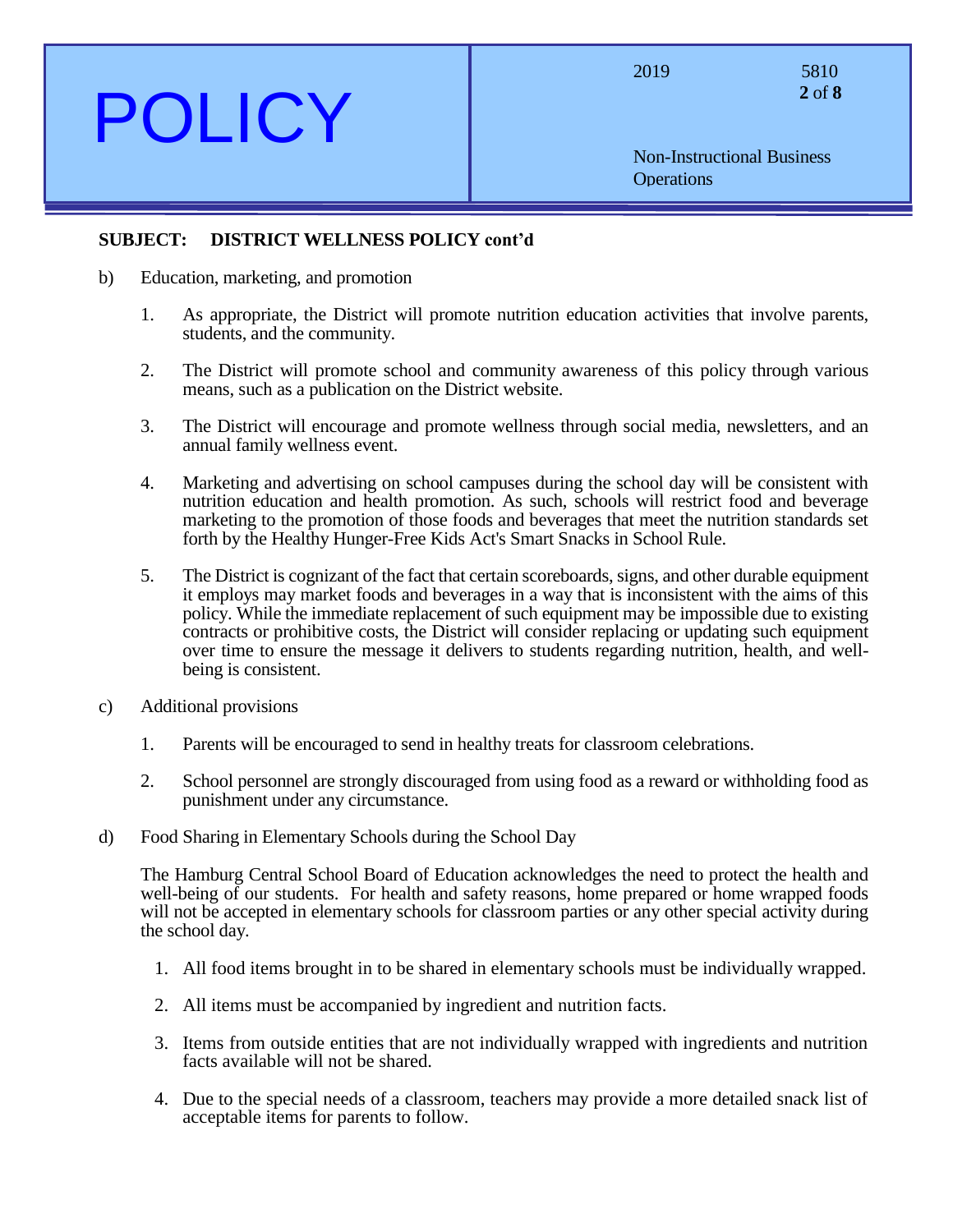**3** of **8**

Non-Instructional Business **Operations** 

# **SUBJECT: DISTRICT WELLNESS POLICY cont'd**

### Physical Activity

- a) The Hamburg Central School District will provide opportunities for every student to participate in physical education and to be involved in physical activities. In doing so, the District aims to promote among students the development of knowledge and skills for specific physical activities, the maintenance of physical fitness, regular participation in physical activity, and an understanding of the short-term and long-term benefits from a physically active and healthy lifestyle.
- b) The District will ensure that the following standards are met to achieve its goals relative to physical education and physical activity:
	- 1. The District will have a Board-approved Physical Education Plan on file with the New York State Education Department that meets or exceeds the requirements set forth in Section 135.4 of the Commissioner of Education's regulations.
	- 2. The District recognizes the importance of physical education classes in providing students with meaningful opportunities for physical exercise and development. Consequently, the District will ensure:
		- (a) All physical education classes are taught or supervised by a certified physical education teacher.
		- (b) All physical education staff receive professional development on a yearly basis.
		- (c) Interscholastic sports, intramural sports, and recess do not serve as substitutes for a quality physical education program.
		- (d) Students are afforded the opportunity to participate in moderate to vigorous activity for at least 60% of physical education class.
		- (e) It provides adequate space and equipment for physical education and conforms to all applicable safety standards.
		- (f) A sequential physical education course of study consistent with national standards for physical education is implemented, with a focus on students' development of motor skills, movement forms, and health related fitness.
		- (g) A physical and social environment is provided that encourages safe and enjoyable activity for all students.
		- (h) Activities are adapted to meet the needs of students who are temporarily or permanently unable to participate in the regular program of physical education. In doing so, the District will abide by specific provisions in 504 Plans and/or individualized education programs (IEP).
		- (i) All students, including students in need of adaptive physical education, will be encouraged to participate in physical fitness programs.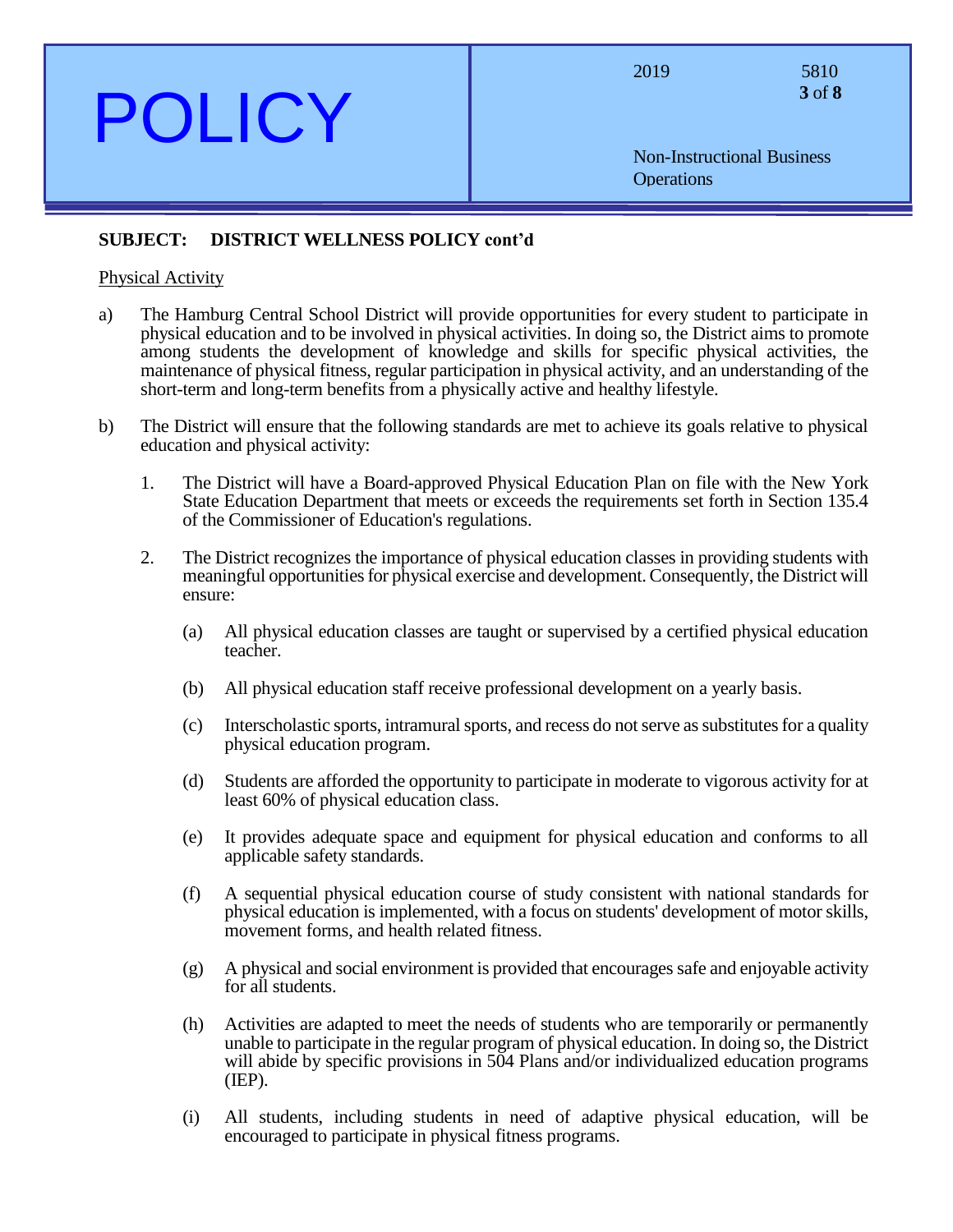| <b>POLICY</b> | 2019<br>5810<br>4 of 8                                 |
|---------------|--------------------------------------------------------|
|               | <b>Non-Instructional Business</b><br><b>Operations</b> |
|               |                                                        |

### **SUBJECT: DISTRICT WELLNESS POLICY cont'd**

- 3. All students will be required to fulfill the physical education requirements set forth in the regulations of the Commissioner of Education as a condition of graduating from the District's schools.
- c) All classroom teachers, and particularly those engaged in the instruction of K through 5 students, are strongly encouraged to incorporate short breaks for students into the school day that include physical activity, especially after long periods of inactivity. Additionally, all elementary students will be offered one daily period of recess for a minimum of twenty (20) minutes. This requirement will not apply on days where students arrive late, leave early, or are otherwise on campus for less than a full day. Where weather and/or facilities allow, recess will be offered in a place that accommodates moderate to vigorous physical activity.
- d) Physical activity will not be withheld for disciplinary action unless the student is a danger to him/herself or others. Recess or other physical activity time will not be cancelled for instructional make up time.

#### Other School-Based Activities

The District is committed to establishing a school environment that is conducive to healthy eating and physical activity for all. The District will, therefore, adopt the following standards:

- a) Federal School Meal Programs
	- 1. The District will participate to the maximum extent practicable in available federal school meal programs (including the School Breakfast Program, National School Lunch Program). Food served through these programs will meet all applicable federal and state standards.
	- 2. The District will ensure that food service directors, managers, and staff are provided with annual professional development in the areas of food and nutrition consistent with USDA Professional Standards for State and Local Nutrition Programs.
- b) Access to School Nutrition Programs

The District will utilize a system of student payment that ensures all eligible students have access to free/reduced meals in a non-stigmatizing manner.

#### c) Meal Environment

The District will ensure:

- 1. School dining areas have sufficient space for students to sit and consume meals.
- 2. School dining areas are clean, safe, and pleasant environments that reflect the social value of eating.
- 3. Enough serving areas are provided to ensure student access to school meals with a minimum of wait time.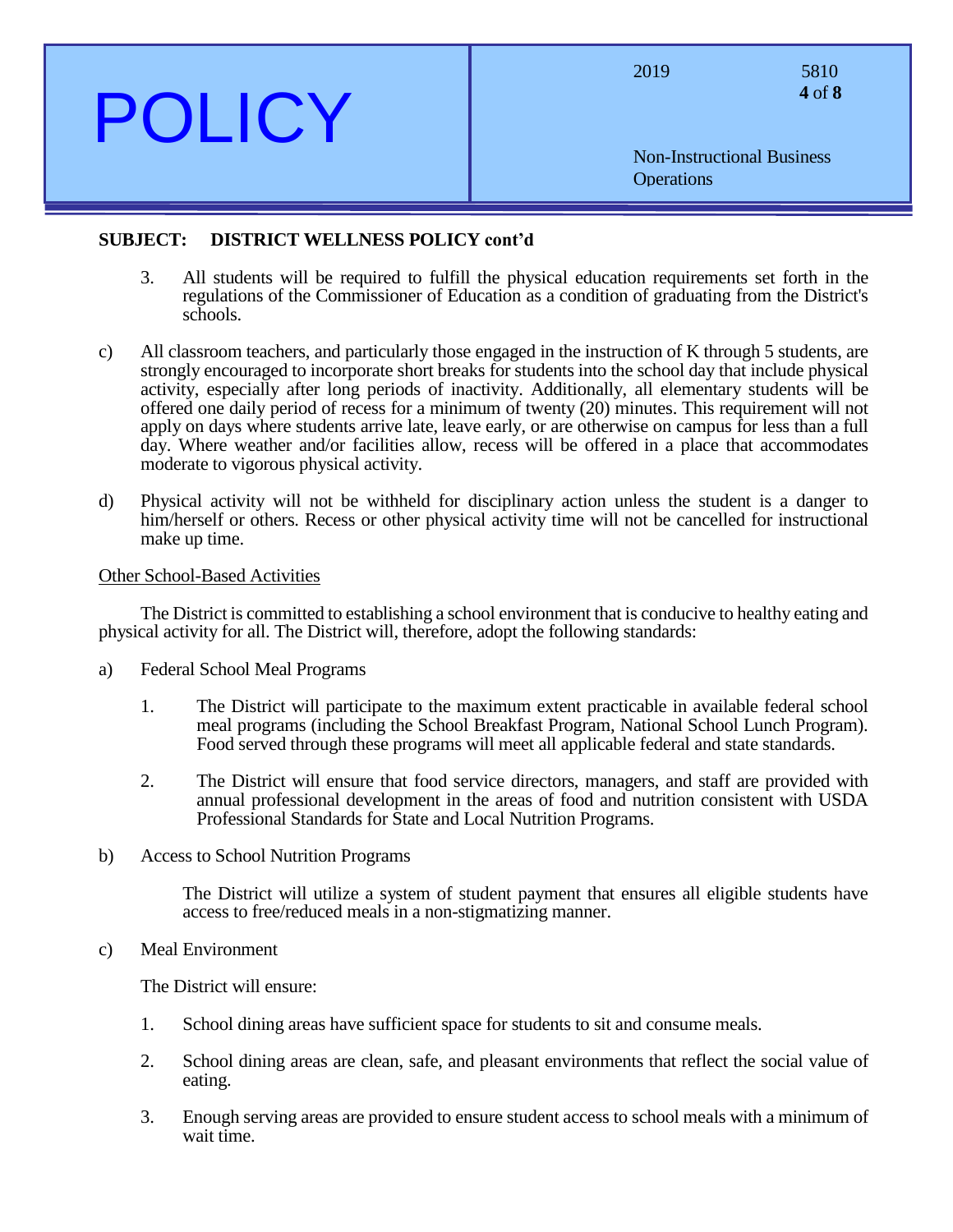**5** of **8**

Non-Instructional Business **Operations** 

# **SUBJECT: DISTRICT WELLNESS POLICY cont'd**

- 4. All students are offered a scheduled lunch period.
- 5. Lunch times are scheduled near the middle of the school day.
- 6. Students are given adequate time to eat healthy meals.
- 7. Students and staff have access to free, safe, and fresh drinking water throughout the school day and where school meals are served.
- d) Community Access to District Facilities for Physical Activities

School grounds and facilities will be available to students, staff, community members and organizations, and agencies offering physical activity and nutrition programs consistent with District policy, including provisions regarding conduct on school grounds and administrative approval of use by outside organizations.

e) Community Partnerships

The District will develop, enhance and/or continue relationships with community partners in support of this wellness policy's implementation. Existing and new community partnerships will be evaluated to ensure they are consistent with this policy and its goals.

f) Farm to School Program

The school district supports the Food & Nutrition Services Farm to School Program and the District Farm to School team.

- 1. Food and Nutrition Services will integrate local produce and food items into meals served as part of the school meals program.
- 2. Food & Nutrition Services will plan menus to accommodate the seasonality of local agriculture according to availability of produce from local farms and school gardens.
- 3. The District will support school gardens as part of a curriculum to provide students the opportunity to plant, harvest, prepare and eat the foods grown.
- 4. Teachers will be encouraged to incorporate the school garden as part of the curriculum to enrich students' learning opportunities by presenting academic projects around food, nutrition, mathematics, science, language arts and the environment.
- 5. Teachers will use the Farm to School program to promote awareness of how food choices affect our health, communities, and environment.

**Continued**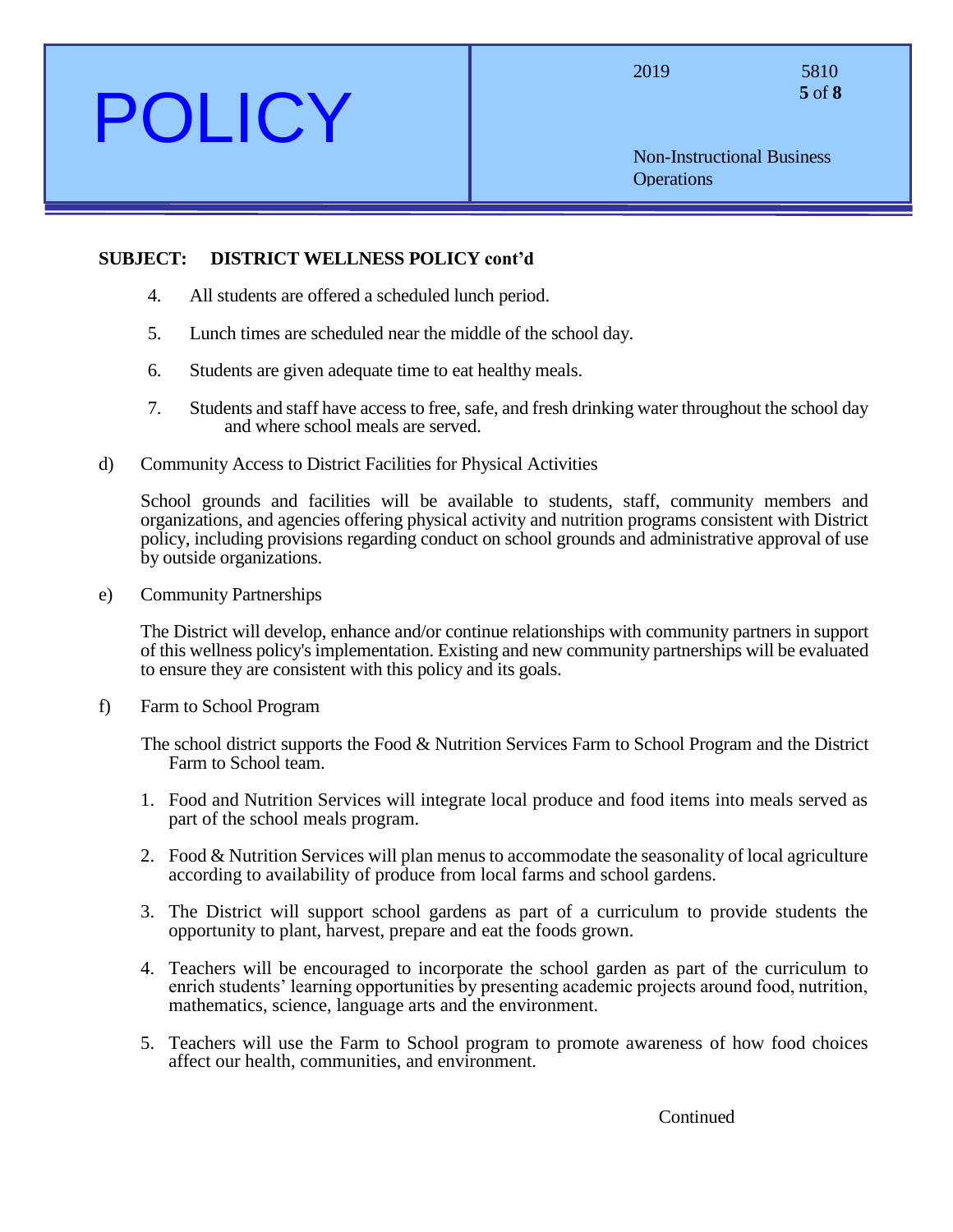| <b>POLICY</b> | 2019<br>5810<br>6 of 8                                 |
|---------------|--------------------------------------------------------|
|               | <b>Non-Instructional Business</b><br><b>Operations</b> |
|               |                                                        |
|               |                                                        |

### **SUBJECT: DISTRICT WELLNESS POLICY cont'd**

6. Food & Nutrition Services and teachers are encouraged to work together to provide nutrition education, such as Harvest of the Month, to highlight local foods and may include hands-on activities, such as taste tests of local fruits and vegetables, gardening, visits to farms or farmers markets, and visits by local farmers.

#### **Nutrition Guidelines**

In an effort to encourage healthy life-long eating habits by providing foods that are high in nutrients, low in fat and added sugars, and of moderate portion size, the Health Advisory Council will follow the guidelines for all food and beverages available on school campus in conformance with the Healthy Hunger-Free Kids Act. For purposes of this section, the school day is defined as the period from the midnight before, to thirty (30) minutes after the end of the official school day.

#### School Meals

School meals will, at a minimum, meet the program requirements and nutrition standards of the School Breakfast and National School Lunch Programs.

#### Fundraising

- a) All food and beverages sold as a fundraiser during the school day will meet the nutritional requirements listed in the USDA Healthy, Hunger-Free Kids Act "Smart Snacks in Schools" Rule.
- b) School-sponsored fundraisers conducted outside of the school day will be encouraged to support the goals of this policy by promoting the sale of healthy food items (fresh fruit and produce) and/or nonfood items, such as water bottles, plants, etc., and by promoting events involving physical activity.
- c) School administrators, with the assistance of the Health Advisory Council, will create and promote a list of approved fundraising activities. All fundraisers taking place during the school day must be approved by the appropriate Building Principal and Food Service Director prior to their being conducted.

#### Competitive Foods

- a) Competitive foods-which include all foods and beverages sold outside the school meal programs, on the school campus in student accessible areas, and at any time during the school day-will follow, at a minimum, the nutrition standards specified by the Healthy, Hunger-Free Kids Act. These standards will apply to all foods and beverages sold individually and outside of the reimbursable school meal, including vending machines, school stores and cafeteria a la carte lines.
- b) Additionally, the District will not sell foods of minimal nutritional value in the student store, from a machine, or anywhere in the building from the beginning of the school day (which is defined as the period from the midnight before), to thirty (30) minutes after the end of the official school day. Prohibited foods include: soda water, carbonated beverages, water ices (excluding ices containing fruit or fruit juices), chewing gum, hard candy, jellies, gums, marshmallow candies, licorice, fondants (soft mints, candy corn), cotton candy and candy coated popcorn.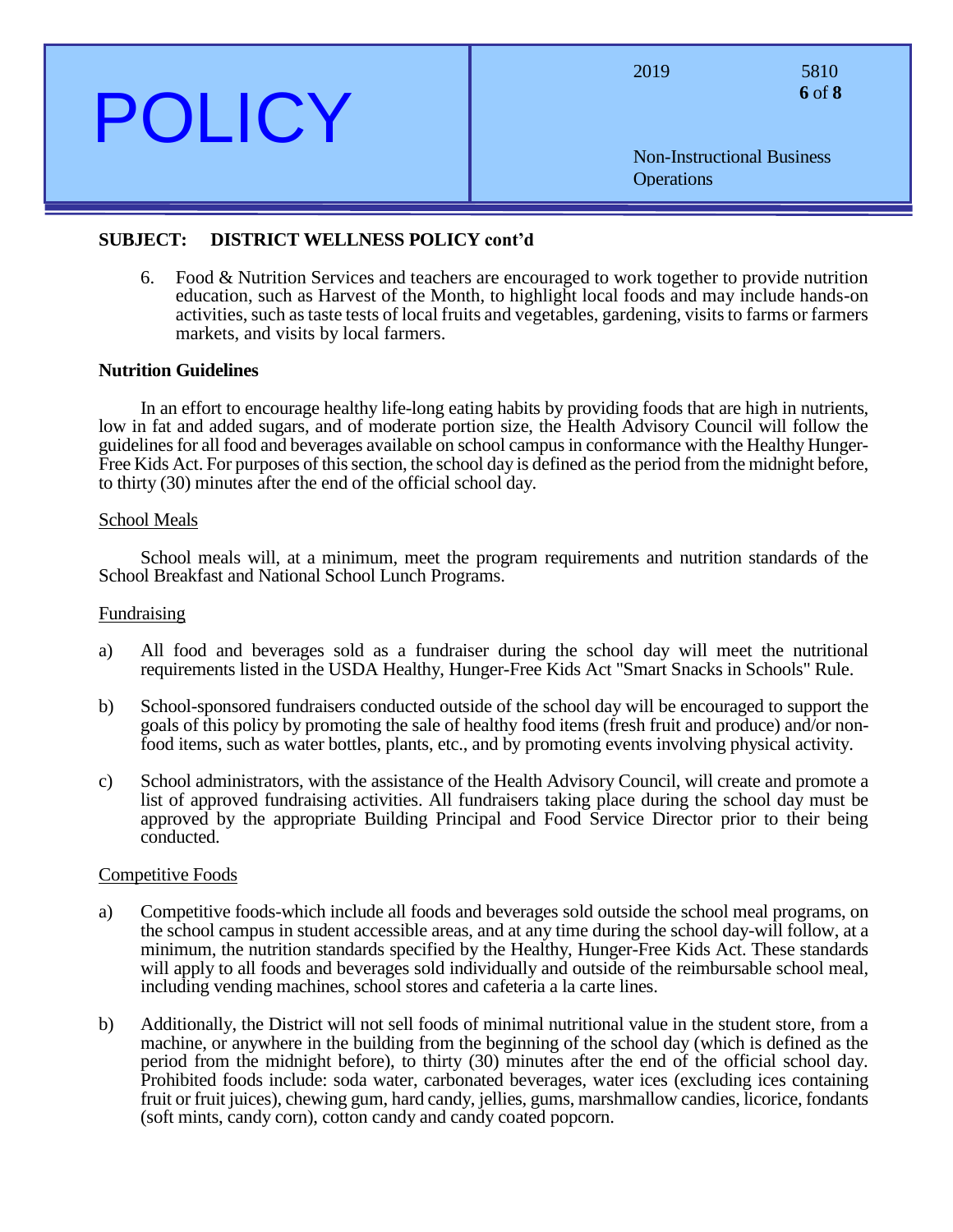**7** of **8**

Non-Instructional Business **Operations** 

## **SUBJECT: DISTRICT WELLNESS POLICY cont'd**

Foods and Beverages Sold or Served at Events Outside of the School Day

- a) All foods and beverages sold or served at school-sponsored events will be a single serving.
- b) At events where food and beverages are sold, 50% of items sold must meet the USDA Healthy, Hunger-free Kids Act "Smart Snacks in Schools" Standards.

### **Implementation and Evaluation of the Wellness Policy**

a) The District will establish an implementation and evaluation plan for this policy in order to monitor its effectiveness and the possible need for modification over time. To this end, the District designates the following individuals to have operational responsibility for ensuring that the District meets the goals and mandates of this policy:

Director of HPER

Assistant Superintendent of Administrative Services & Finance

- b) These designated staff members will also serve as liaisons with community agencies in providing outside resources to help in the development of nutritional education programs and promotion of physical activities.
- c) The District will annually report on the progress each of its schools has made toward meeting the goals of this policy. Such report will include:
	- 1. The website address for the wellness policy and/or information on how the public can access a copy;
	- 2. A description of each school's progress in meeting the wellness policy goals;
	- 3. A summary of each school's local school wellness events or activities;
	- 4. Contact information for the leader(s) of the Health Advisory Council; and
	- 5. Information on how individuals can get involved in the Health Advisory Council's work.

Such report will be provided to the Board of Education and also distributed to the Health Advisory Council, parent-teacher organizations, Building Principals, and school health services personnel within the District. The report will be available to community residents upon request.

- d) Evaluation and feedback from interested parties, including an assessment of student, parent, teacher, and administration satisfaction with the wellness policy, are welcomed as an essential part of the District's evaluation program.
- e) The District will document the financial impact, if any, to the school food service program, school stores, and vending machine revenues based on the implementation of the wellness policy.